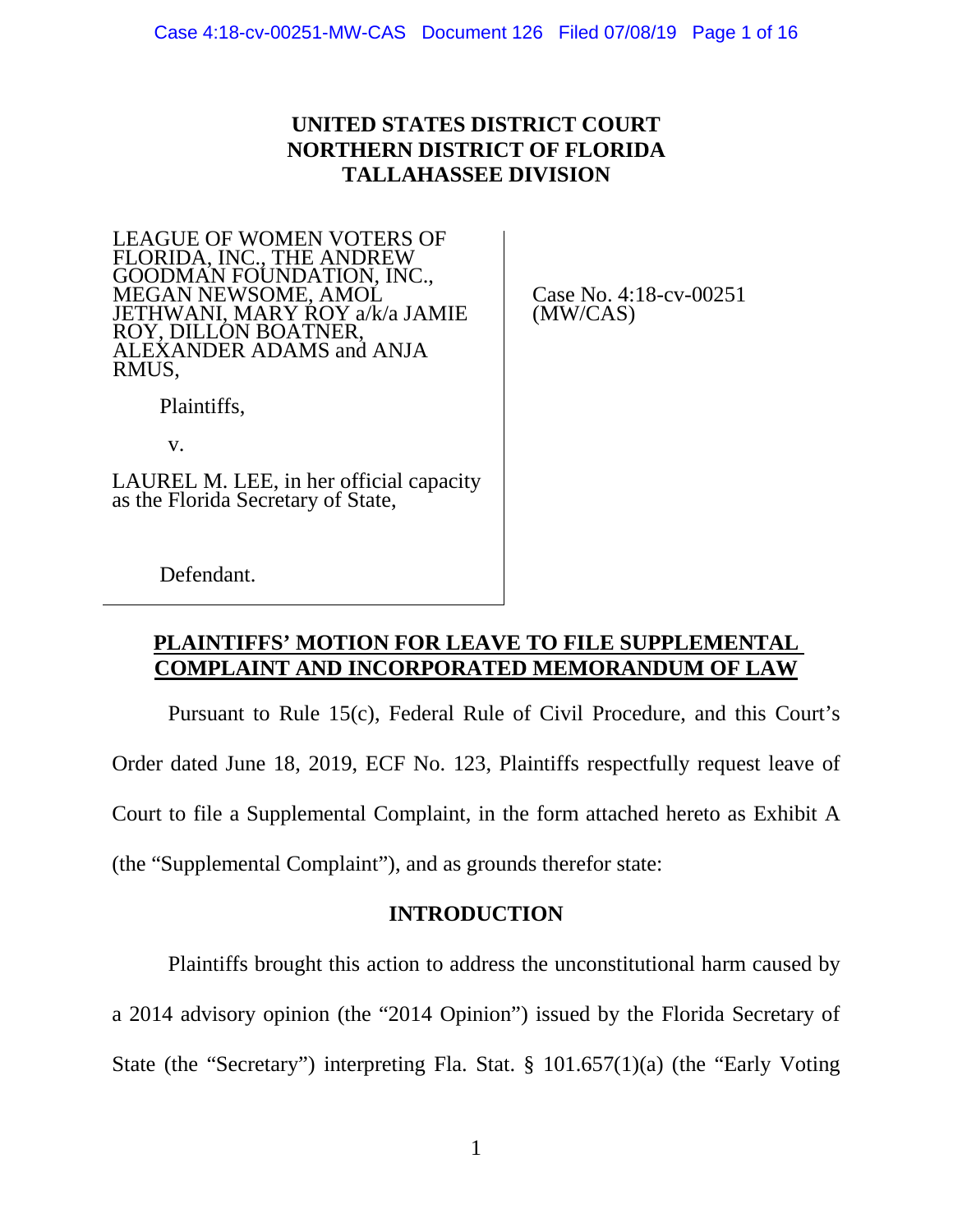#### Case 4:18-cv-00251-MW-CAS Document 126 Filed 07/08/19 Page 2 of 16

Statute"), which had the discriminatory purpose and effect of making it substantially more difficult for Florida's young voters to access early voting. The Secretary claimed that the absence of on-campus early voting was not due to the 2014 Opinion's clear prohibition of it, but more likely was reflective of other unrelated concerns, such as a lack of sufficient parking on college and university campuses. *See* Resp. in Opp. to Mot. for Fees at 7, ECF No. 84; *see also* July 16, 2018 Hearing Tr., ECF No. 62, 30:7-31:13, 85:24-87:24. In its order granting Plaintiffs' motion for a preliminary injunction (the "Preliminary Injunction Order"), the Court found the Secretary's arguments regarding the advisory nature and limited scope of the 2014 Opinion to be "disingenuous and  $[\ldots]$ unpersuasive." *See* ECF No. 65 at 12 n.6; *see also id.* at 12-14, 14 n.7.

In a thoughtful and detailed 40-page opinion, the Court concluded that the 2014 Opinion "violates the First, Fourteenth, and Twenty-Sixth Amendments to the U.S. Constitution." *Id*. at 3. The Court required the Secretary to issue a new directive advising all of the State's supervisors of elections (the "supervisors") "that the interpretation of the Early Voting Statute that excludes from consideration as early voting sites any facilities related to, designed for, affiliated with, or part of a college or university, is unconstitutional and, accordingly, the supervisors of elections retain discretion under the Early Voting Statute to place early voting sites" at any type of location authorized by law, "including any such site as may be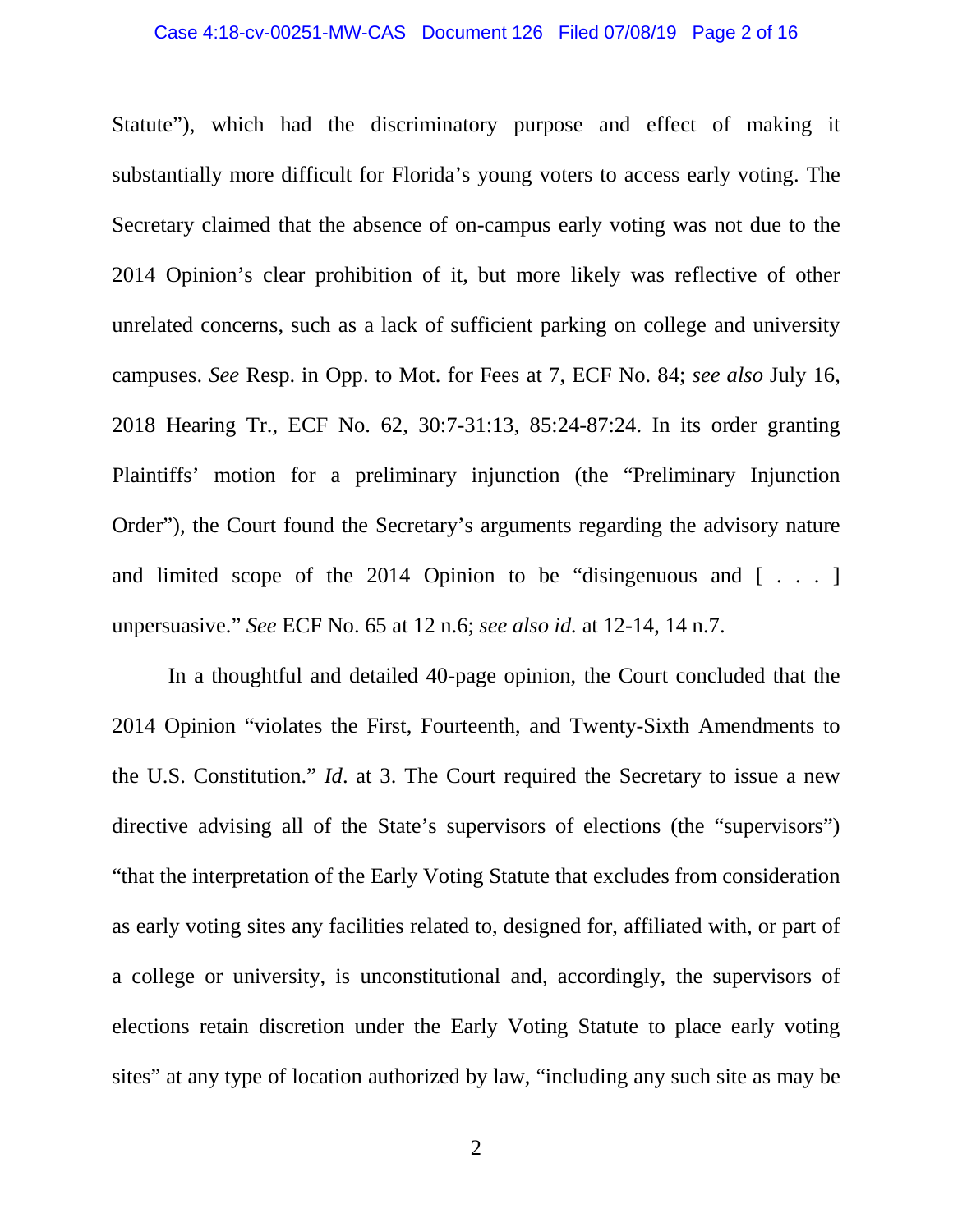# Case 4:18-cv-00251-MW-CAS Document 126 Filed 07/08/19 Page 3 of 16

related to, designed for, affiliated with, or part of a college or university," and append a copy of the Court's Order to that directive. *See id.* at 38-40.

The Secretary complied by issuing Directive 2018-01 ("the 2018 Directive") and the result was an immediate night-and-day difference in early voting access for Florida's young voters. Although the Preliminary Injunction Order was issued mere months before early voting began for the 2018 general election, after the supervisors had already finalized their early voting plans, several supervisors across the state acted quickly to open early voting sites on 11 college campuses. Nearly 60,000 voters cast early ballots in that election at those locations, including many young voters who were participating in an election for the very first time.

The 2014 Opinion effectuated an on-campus early voting ban in two ways: first, by explicitly prohibiting early voting at any "college- or university-related facilities," and second, by concluding, without any basis or explanation (much less a constitutionally justifiable one) that the University of Florida's Reitz Union specifically could not be used, because "[t]he terms 'convention center' and 'government-owned community center' cannot be construed so broadly as to include the Reitz Union or any other college- or university-related facilities." ECF No. 24-1, at 2, 3; *see also* ECF No. 36, at 8-9; ECF No. 102, at 3-5, 8, 29. Of the 2014 Opinion, the Court concluded, it is difficult to conceive of more "ham-

3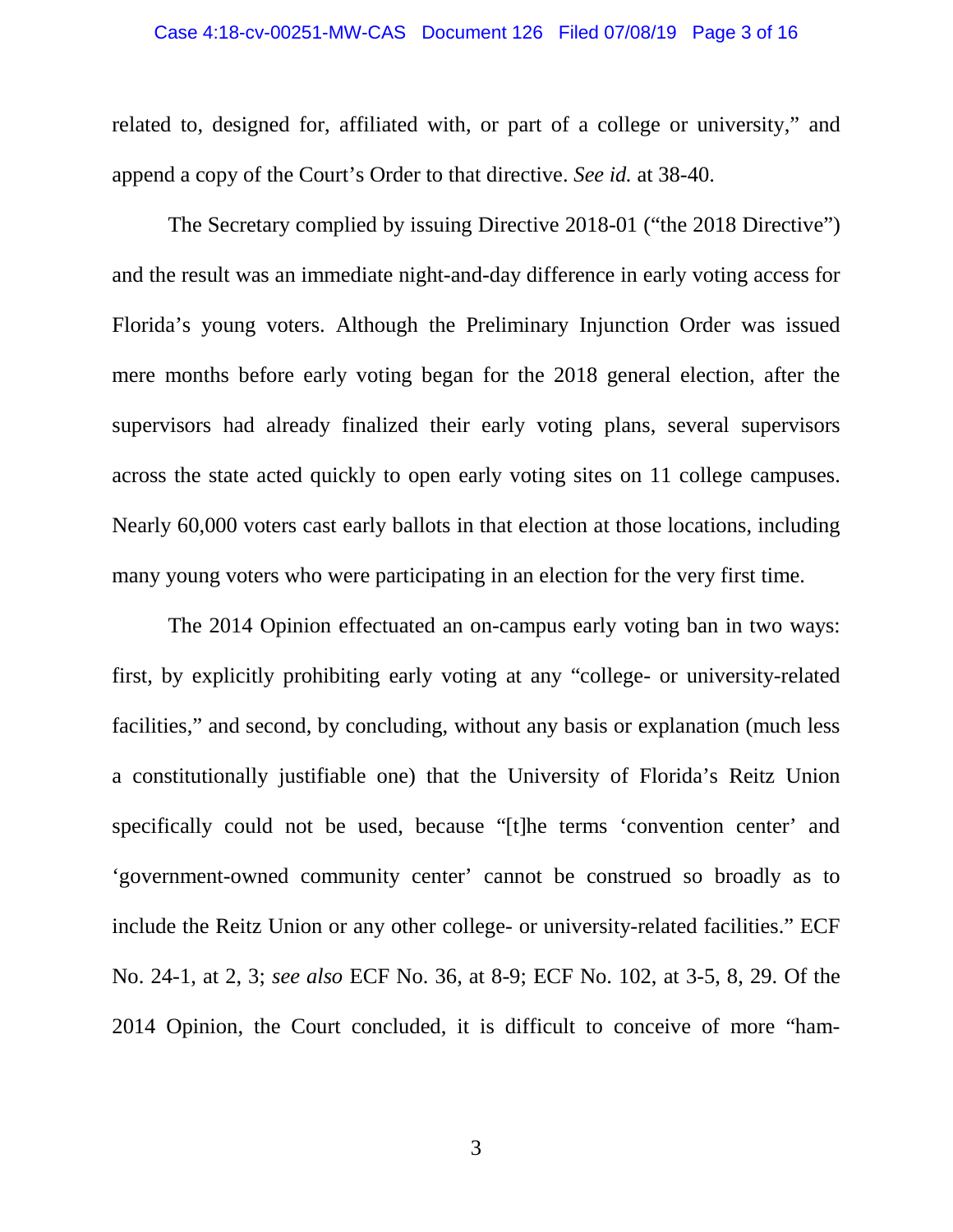### Case 4:18-cv-00251-MW-CAS Document 126 Filed 07/08/19 Page 4 of 16

handed efforts to abridge the youth vote than [the Secretary's] affirmative prohibition of on-campus early voting." ECF No. 65, at 34.

Needless to say, efforts to abridge the youth vote need not be ham-handed to be effective. Following the entry of the Court's Preliminary Injunction Order and the success of the on-campus early voting sites that directly followed as a result, the act has been somewhat refined, but the efforts to erect roadblocks to make it more difficult for young voters to access early voting in Florida continue. For her part, the Secretary has persisted on a course of conduct that appears to deliberately obfuscate the question of whether and where early voting may be offered on Florida's university and college campuses, including in Directive 2019-01 ("the 2019 Directive), her most recent official communication to the supervisors on the issue. *See* Pls.' Op. to Mot. for Reconsideration, ECF No. 118, at 8-10, 11-14, 18- 21 (explaining that the 2019 Directive emphasizes preliminary nature of Court's ruling, refuses to acknowledge wrongdoing, and appears to reembrace 2014 Opinion's position that the Reitz Union and similar on-campus facilities are not proper sites for early voting); *see also* Order, ECF No. 111, at 9 (finding 2019 Directive "only goes so far" and "[i]mportantly, it leaves open whether the position articulated in [the 2014 Opinion]—i.e., that a college or university facility (like the Reitz Union) cannot qualify as one of the statutorily-listed early-voting sites because of its college or university affiliation—is still permissible"); *see also id.*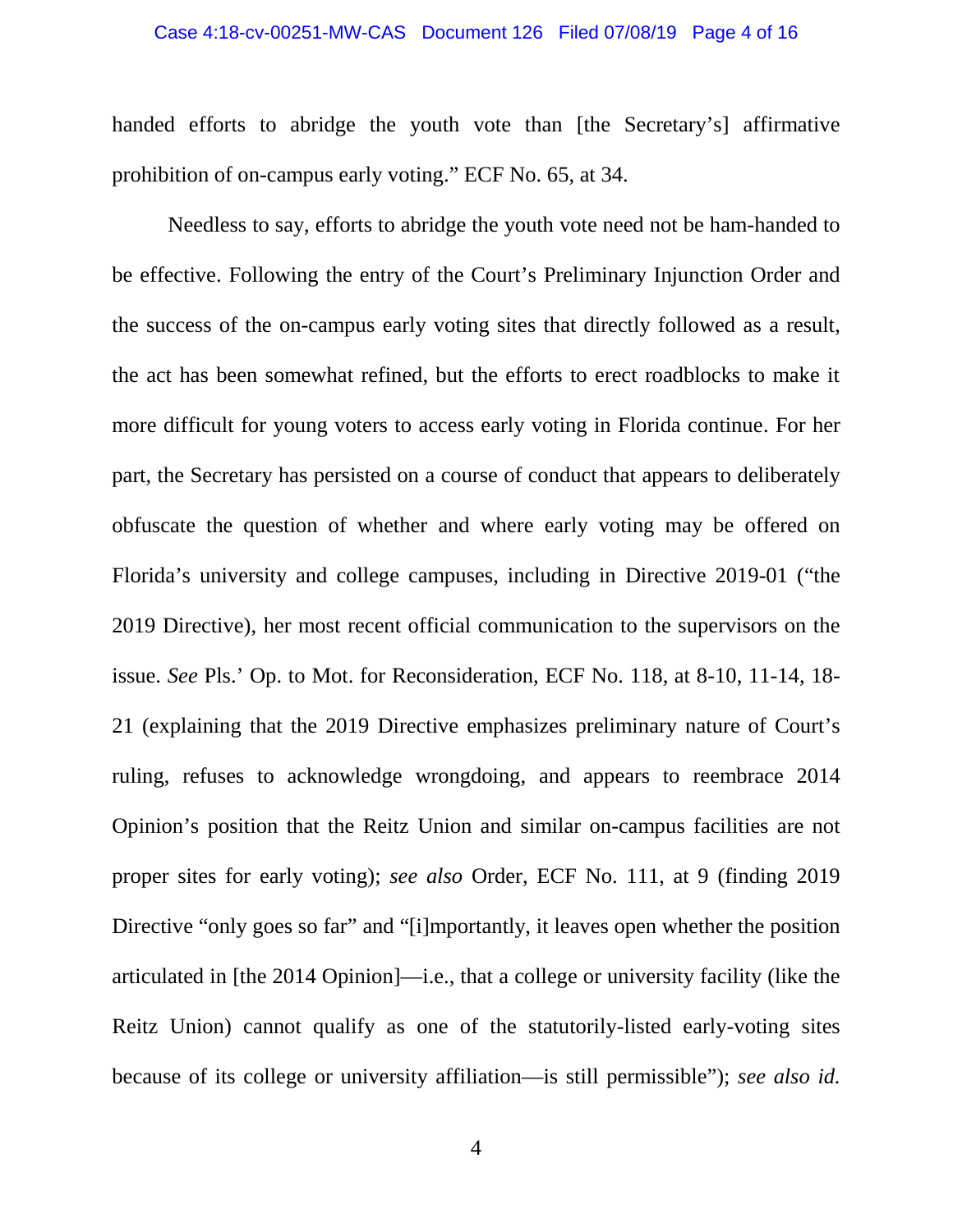#### Case 4:18-cv-00251-MW-CAS Document 126 Filed 07/08/19 Page 5 of 16

(concluding that, with the 2019 Directive, the Secretary has "now surely muddied" the waters); ECF No. 114-2 (exhibit attached to Secretary's motion for reconsideration on issue of mootness containing correspondence in which supervisor expresses continued confusion as to the meaning of 2019 Directive).

At the same time, two Republican legislators, one in the State House and one in the State Senate, in an abrupt deviation from legislative procedures and against the advice of the supervisors themselves, acted simultaneously to introduce a never-before-seen, eleventh-hour amendment to the Early Voting Statute. The amendment imposes minimum parking requirements on early voting sites—a provision that directly echoes the (demonstrably unfounded) justification that the Secretary gave for the lack of campus early voting that this Court found to be pretextual—in what can only be logically explained as an attempt to avoid this Court's Preliminary Injunction Order and reverse the access to early voting for tens of thousands of young voters that followed as a direct result.

Against this backdrop, Plaintiffs seek the Court's leave to file a supplemental complaint pursuant to Federal Rule of Civil Procedure 15(d). Supplementation is proper in this case, because Plaintiffs' new factual allegations and claims concern events that took place after the filing of the Amended Complaint, and they are directly related to—indeed, inextricably intertwined with—the Amended Complaint and Preliminary Injunction Order in this action.

5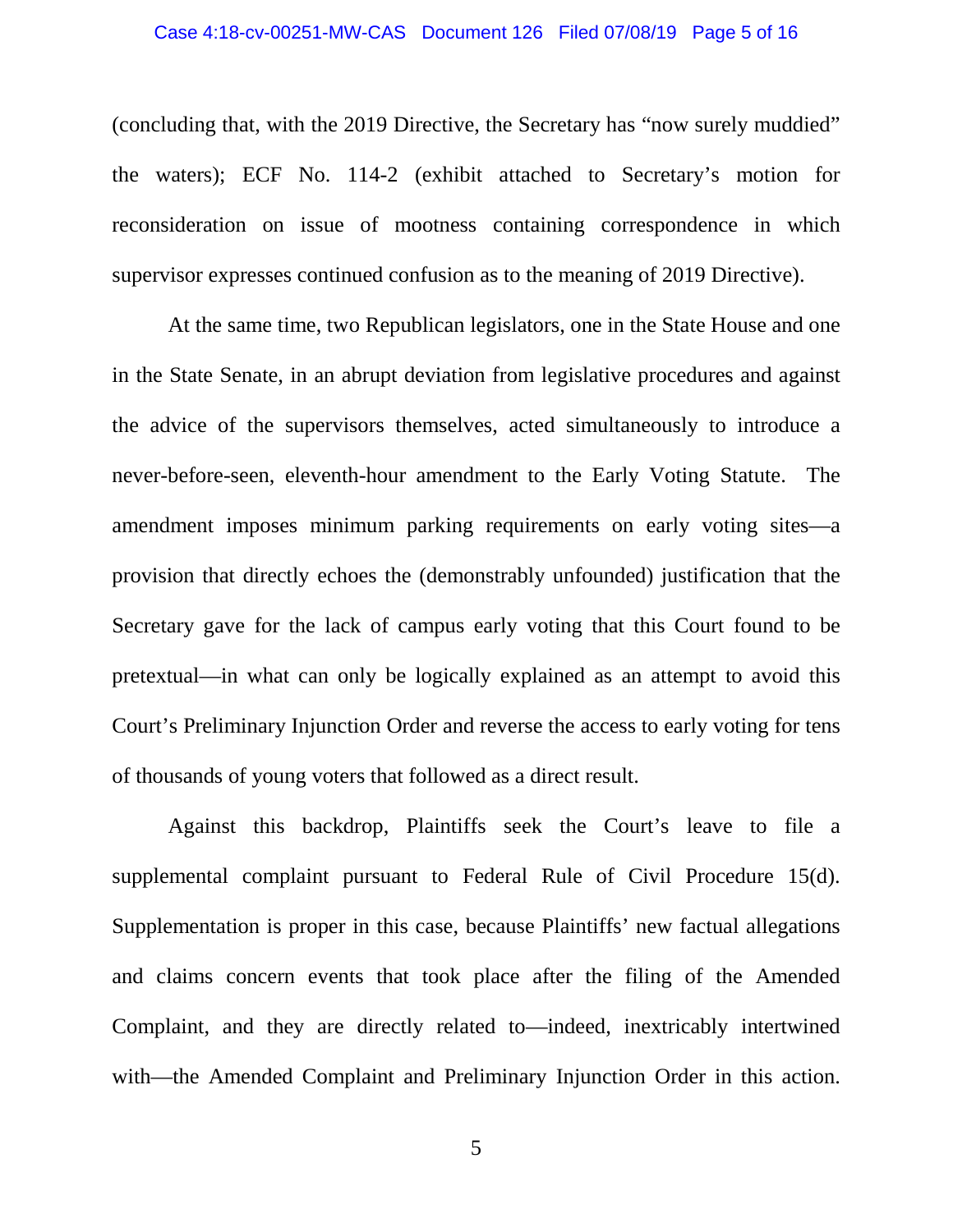Permitting supplementation would also facilitate the efficient resolution of both Plaintiffs' current claims and the interwoven new claims that have since arisen. For each of these reasons, as discussed further below, Plaintiffs request that the Court grant their motion.

#### **BACKGROUND**

The factual and procedural history of this action is set forth briefly above and in greater length in the Court's Preliminary Injunction Order, ECF No. 65, Plaintiffs' Motion to Determine Entitlement to Fees, ECF No. 79, at 3-11, Plaintiffs' Motion for Summary Judgment, ECF No. 102, at 7-17, the Court's Order on Motion for Summary Judgment, ECF No. 111, at 2-6, Plaintiffs' Opposition to the Secretary's Motion for Reconsideration, ECF No. 118, at 6-14, and Plaintiffs' Emergency Motion to Continue Telephonic Hearing, ECF No. 122, at 2-4.

The Supplemental Complaint modifies the current governing Amended Complaint in five ways. *First*, it adds factual allegations summarizing the Court's Preliminary Injunction Order and the dramatic impact of that Order on access to early voting for Florida's young voters in the 2018 general election. *See* Supp. Compl., Ex. A., at ¶¶ 98-113. *Second*, it adds factual allegations tracing the Secretary's shifting and ambiguous statements regarding the permissibility of oncampus early voting sites during and after the Court's consideration of Plaintiffs'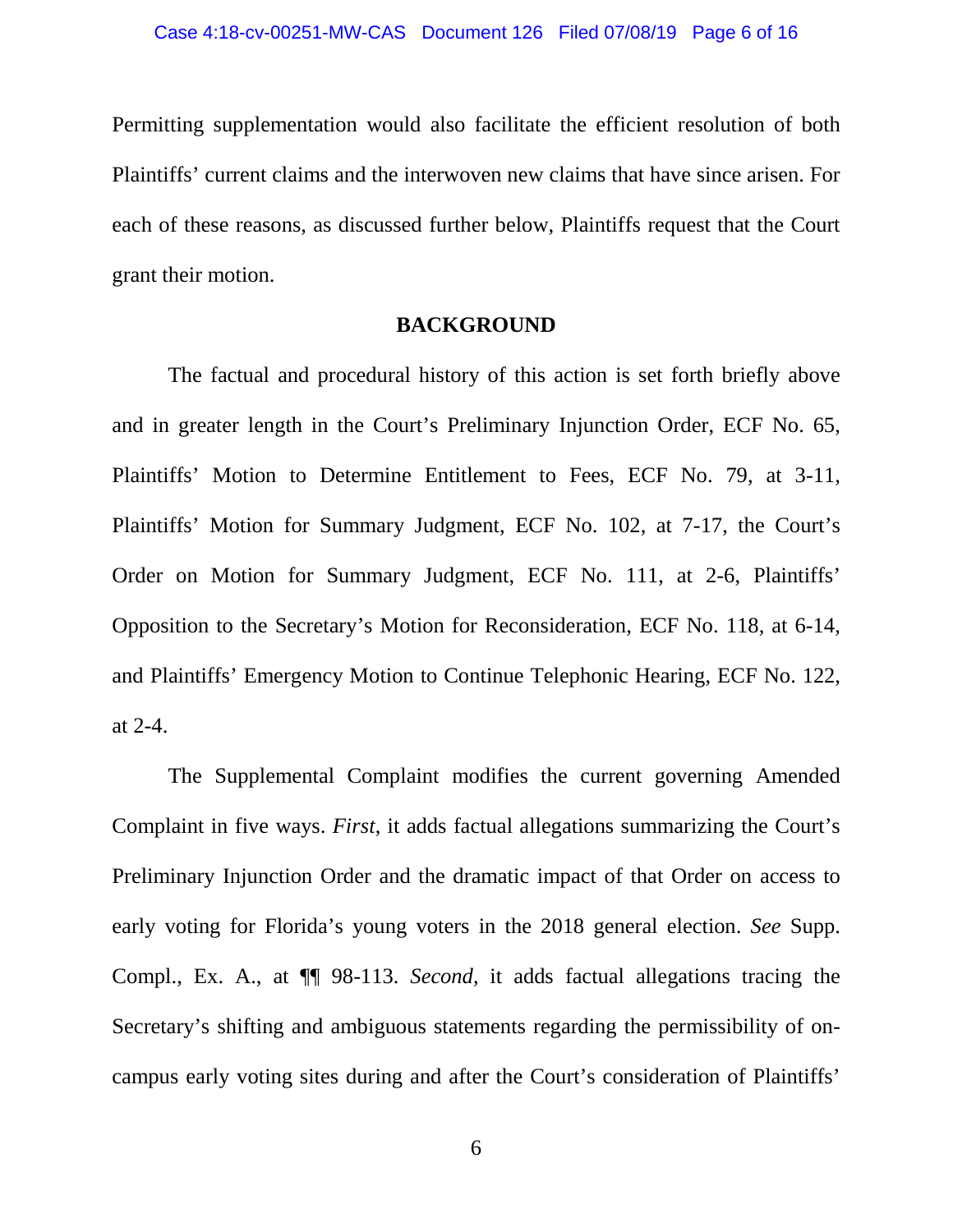preliminary injunction motion, as well as evidence recently introduced in these proceedings by the Secretary herself that supervisors remain confused about their ability to offer early voting on campus. *See id.* at ¶¶ 114-141. *Third*, it outlines the legislative history of Senate Bill 7066, which was signed into law by Governor DeSantis on June 28, 2019, and which amended the Early Voting Statute to add the parking restriction that provides the basis for Plaintiffs' new claims (the "Permitted Parking Prohibition"). The Supplemental Complaint also details the Secretary's invocation of on-campus parking issues as a justification for the Secretary's facially discriminatory 2014 Opinion, and the Court's reasoned rejection of such justification as "reeking of pretext." *See id.* at ¶¶ 142-217. *Fourth*, the Supplemental Complaint amends Plaintiffs' 1st and 14th Amendment claim and 26th Amendment claim as currently set forth in the Amended Complaint to expressly incorporate the Supplemental Complaint's factual allegations regarding the Secretary's actions postdating the filing of the Amended Complaint. It also adds a new 1st and 14th Amendment claim and a new 26th Amendment claim regarding the Permitted Parking Prohibition. *See id.* at ¶¶ 218-271. *Fifth*, the Supplemental Complaint adds three new individual young voter plaintiffs, updates factual allegations regarding the existing organizational and individual plaintiffs, and removes plaintiff Megan Newsome.<sup>[1](#page-6-0)</sup> *See id.* at  $\P\P$  14-44.

<span id="page-6-0"></span><sup>1</sup> Ms. Newsome recently began a doctoral degree program at an out-of-state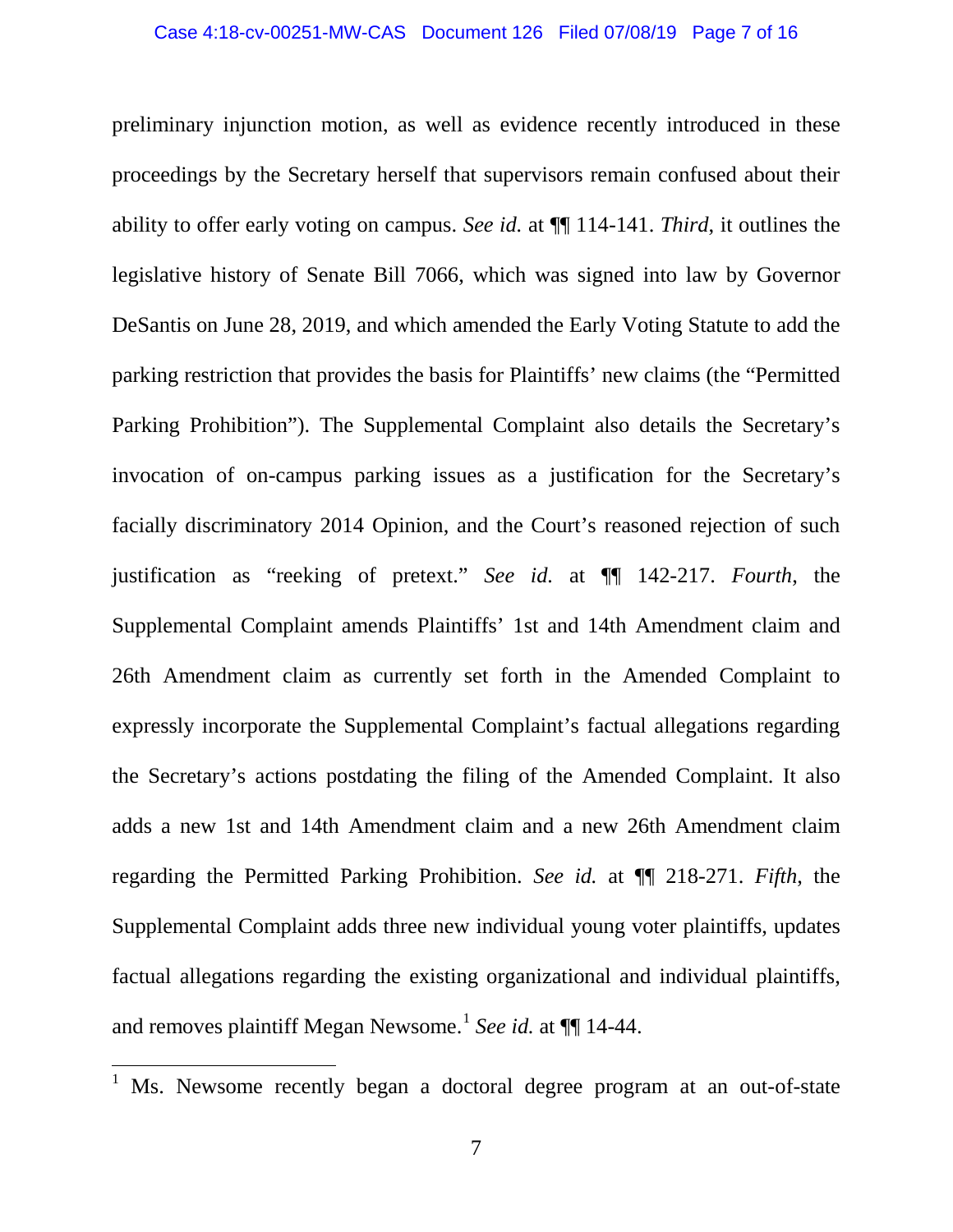The Supplemental Complaint also updates other factual allegations in the Amended Complaint, including changing references from former Secretary Kenneth Detzner to the current Secretary Laurel M. Lee, changing the future tense to the past tense where appropriate, and adding references to certain relevant events and actions that occurred after the filing of the Amended Complaint.

#### **LEGAL STANDARD**

Federal Rule of Civil Procedure 15(d) permits the court to, "[o]n motion and reasonable notice" and "on just terms, permit a party to serve a supplemental pleading setting out any transaction, occurrence, or event that happened after the date of the pleading to be supplemented." The Advisory Committee Notes to the 1963 Amendment state that Rule 15(d) "is intended to give the court broad discretion in allowing a supplemental pleading" and courts customarily have treated requests to supplement under the Rule liberally. *See W. Alabama Women's Ctr. v. Miller*, 318 F.R.D. 143, 148 (M.D. Ala. 2016) (citing *U.S. ex rel. Gadbois v. PharMerica Corp*., 809 F.3d 1, 7 (1st Cir. 2015); *see also Harris v. Garner*, 216 F.3d 970, 984 (11th Cir. 2000) (noting "the liberal allowance of amendments or supplements to . . . pleading under Rule 15"). This liberality is reminiscent of the way in which courts have treated requests to amend under Rule 15(a)'s leave

 $\overline{a}$ 

university, and does not plan to vote early in person in Florida in the foreseeable future.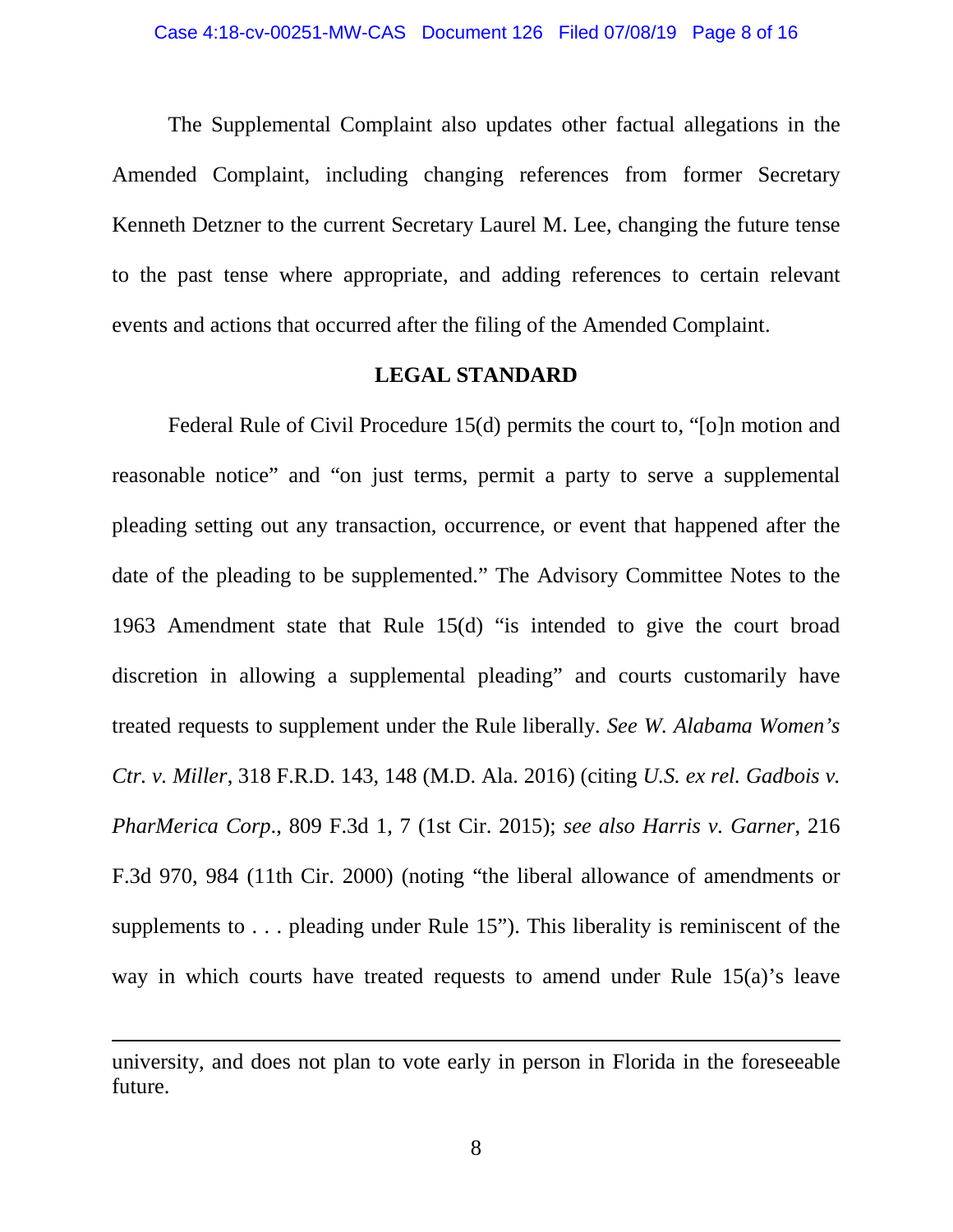"freely give[n]" standard. *See Gadbois*, 809 F.3d at 7. Courts consider a number of factors, none of which is dispositive. These include whether there has been undue delay, whether the nonmovant would be prejudiced, whether the supplementation would be futile, and whether supplementation facilitates the efficient resolution of current claims as well as any new ones. *See W. Alabama Women's Ctr*., 318 F.R.D. at 148. The bottom line is whether the supplementation would promote "the efficient administration of justice[.]" *See id.* (citing *New Amsterdam Cas. Co. v. Waller*, 323 F.2d 20, 28–29 (4th Cir.1963)).

### **ARGUMENT**

Plaintiffs' Supplemental Complaint meets each of the express requirements of Rule 15(a), and will allow a prompt and efficient resolution of the entire controversy between Plaintiffs and the Secretary, avoiding the need for piecemeal litigation. The Supplemental Complaint is timely and the Secretary will suffer no prejudice by having to litigate new factual allegations and claims that are inextricably intertwined with the current action.

*First*, there can be no serious dispute that the Supplemental Complaint is based upon events that happened after the date of Amended Complaint and has "some relation" to the Amended Complaint. The Supplemental Complaint adds allegations regarding the Secretary's actions taken and statements made in this very litigation after the filing of the Amended Complaint. The same is true of the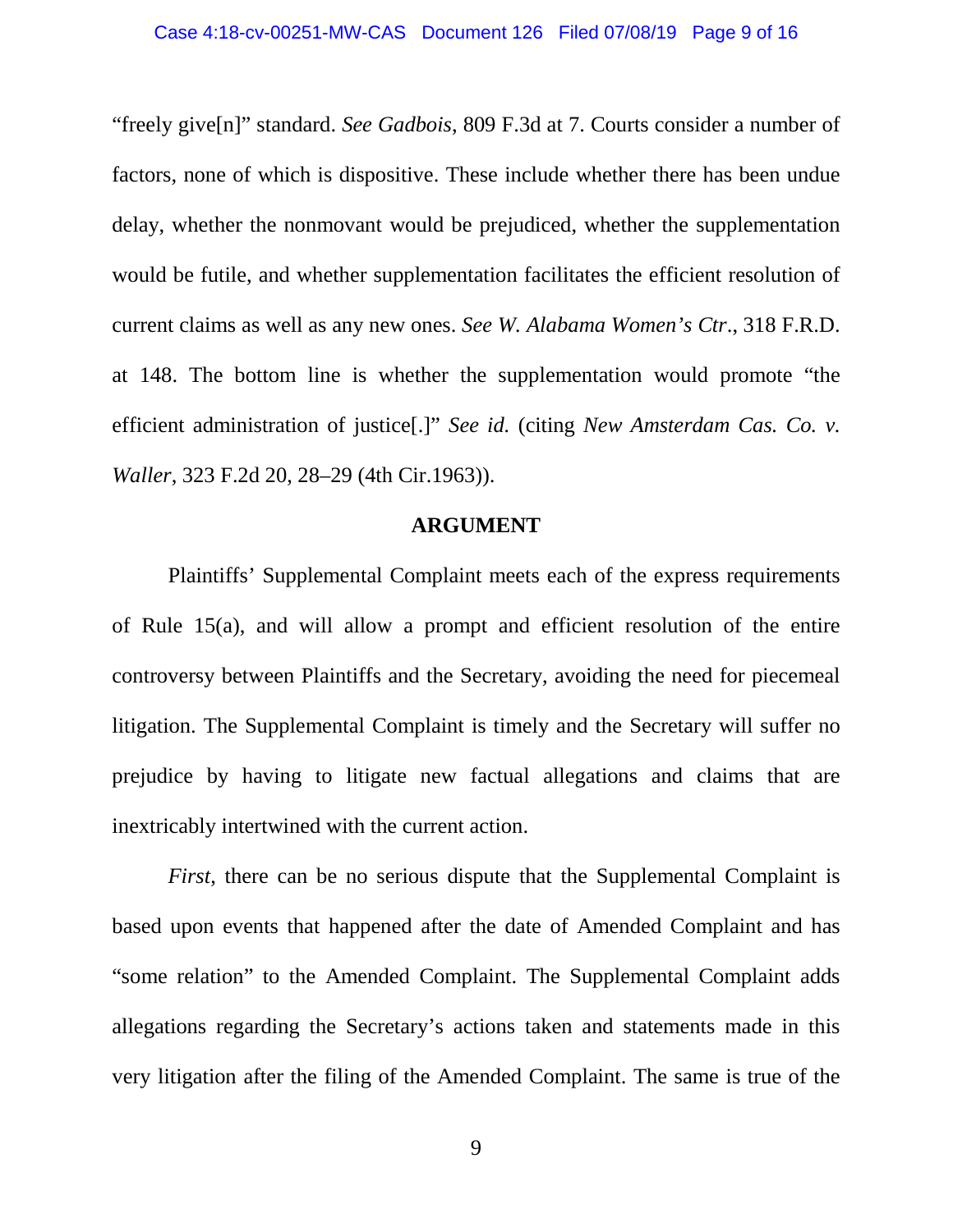allegations relating to the Permitted Parking Prohibition, which was enacted after the entry of the Preliminary Injunction Order, and amends the very statute at issue. Most significantly, the "focal point" of both the Amended Complaint and Supplemental Complaint is the same: ensuring that the Secretary's enforcement and implementation of requirements for the location of early voting sites does not unconstitutionally burden or invidiously discriminate against young voters. *See, e.g*., *Ne. Ohio Coal. for the Homeless v. Husted*, No. 2:06-CV-00896, 2015 WL 13034990, at \*8 (S.D. Ohio Aug. 7, 2015) *aff'd in part and rev'd on other grounds*, 837 F.3d 612, 625 (6th Cir. 2016) (holding that although supplemental complaint challenging rules for counting absentee and provisional ballot did not challenge voter ID requirements, which were at issue in the first complaint, the focal points of both complaints were the same: ensuring all ballots, but particularly provisional and absentee ballots more likely to be utilized by indigent voters, are not unfairly excluded); *W. Alabama Women's Ctr.*, 318 F.R.D. at 151 (holding that challenge to newly enacted restriction on particular abortion procedure was sufficiently related to existing action challenging regulation requiring hospital admission privileges for abortion providers).

In addition, the Permitted Parking Prohibition's subject matter—an entirely unique and unprecedented parking-based limitation on locations that may serve as an early voting facility that was introduced at the eleventh hour, never subject to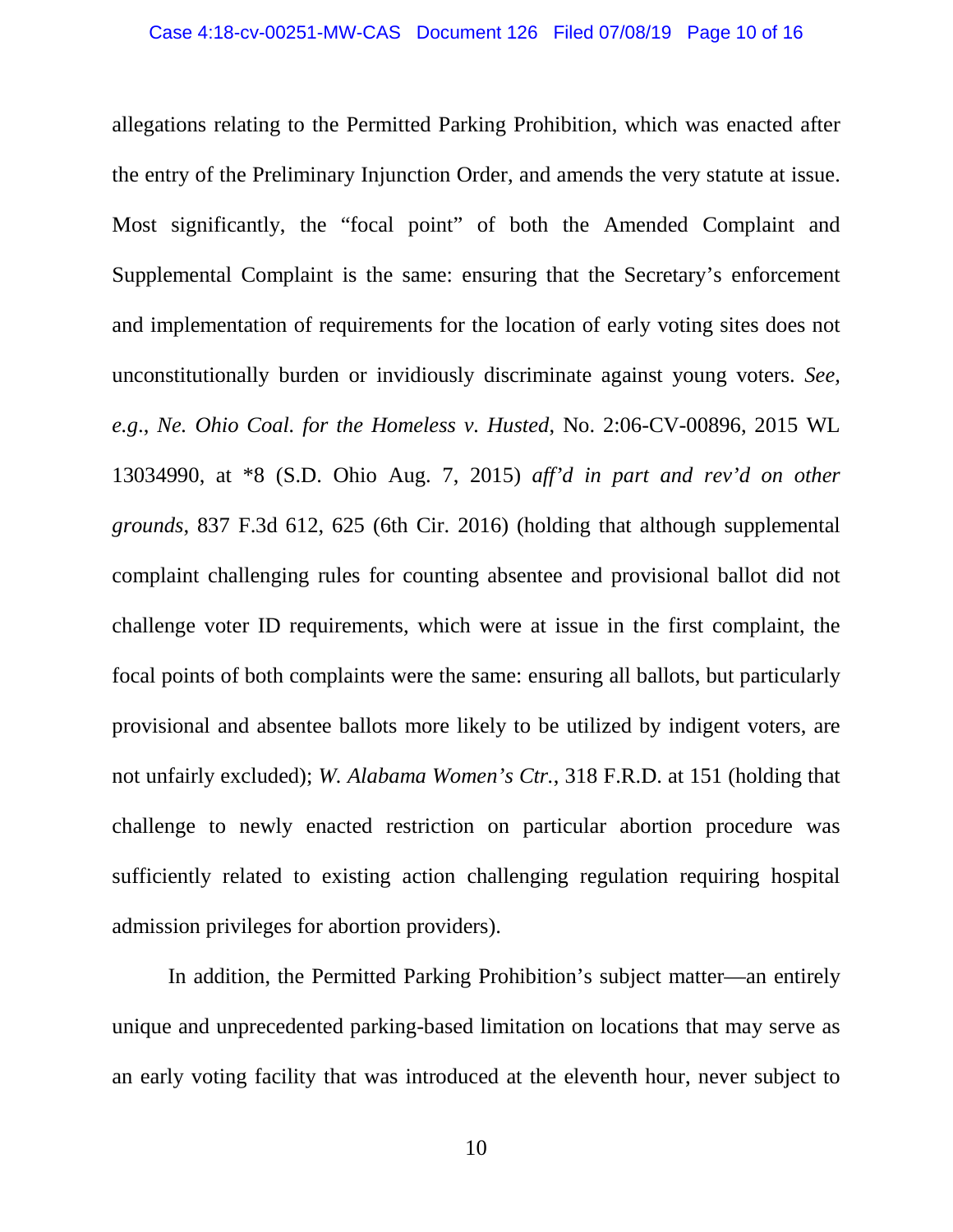public comment or meaningful debate, and that was *not* requested or supported by the supervisors themselves—echoes almost exactly the key justification offered by the Secretary for the policy challenged in this action. Indeed, as the Supplemental Complaint sets out in greater detail, the Legislature's procedurally irregular and otherwise unexplained adoption of the Permitted Parking Prohibition came only after this Court rejected as pretextual the Secretary's campus parking-based justification for her facially discriminatory early voting policy (and at the same time the Secretary was attempting—and failing—to convince this Court that this litigation was moot). As a result, there is not merely "some relation" between this action and the Permitted Parking Prohibition; the question of the Legislature's intent in amending the Early Voting Statute to add that restriction is inextricable from these proceedings.

*Second*, supplementation will promote the efficient administration of justice and will in no way prejudice the Secretary. The claims in the Amended Complaint and Supplemental Complaint plainly bear a substantial legal and evidentiary relationship to each other, and the resolution of all claims in the context of this ongoing litigation will be more efficient and expeditious than litigating two

<span id="page-10-0"></span> $2$  The Permitted Parking Prohibition was introduced for the first time only one day after the Court rejected the Secretary's argument that this action was moot, and ordered further proceedings on Plaintiffs' motion for summary judgment. *See* Supp. Compl., Ex. A., at ¶¶ 152-158.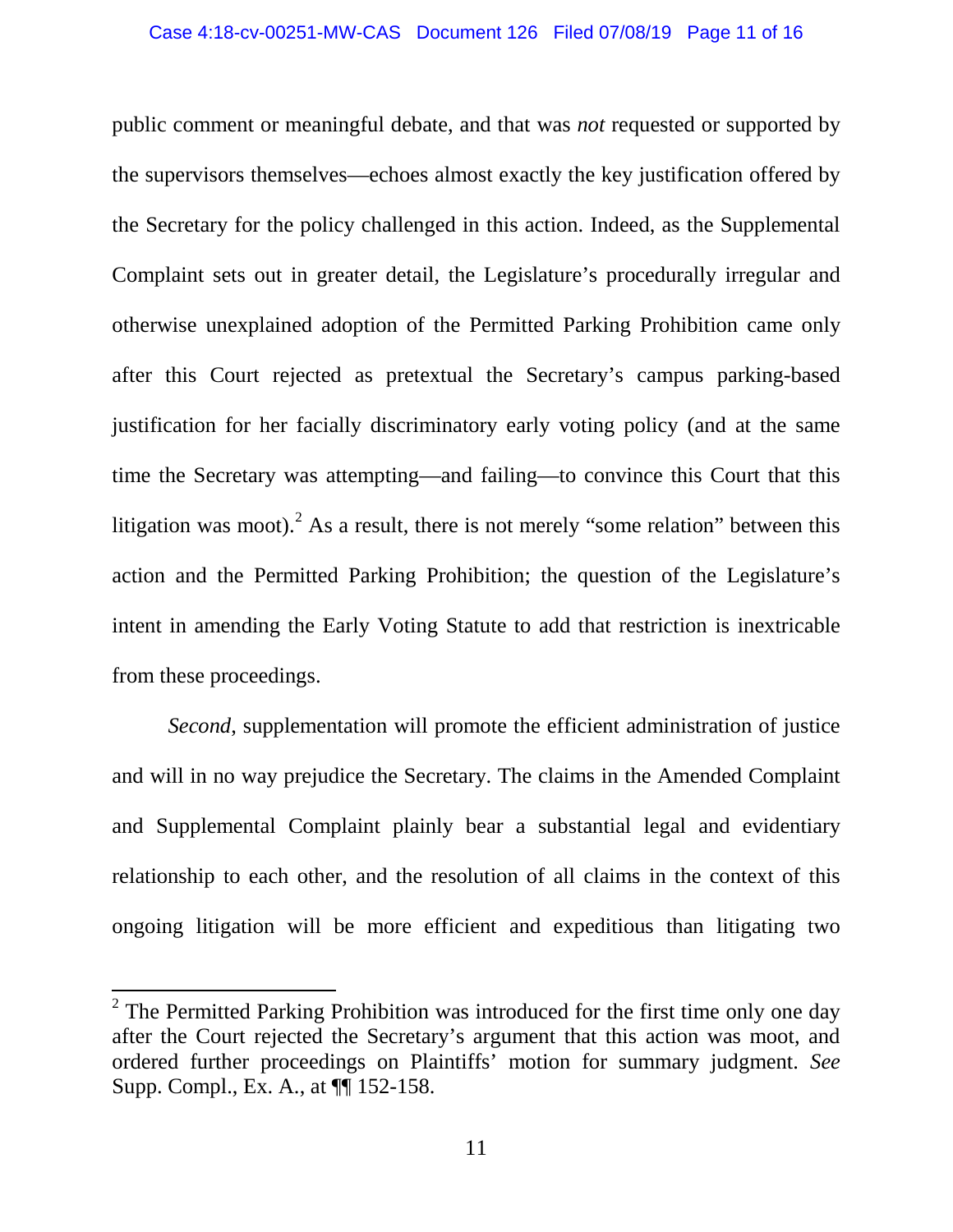different actions. *See W. Alabama Women's Ctr*., 318 F.R.D. at 149. Here, the Supplemental Complaint contains allegations regarding both the Secretary's issuance of the facially discriminatory 2014 Opinion, as well as related and highly relevant actions undertaken by the Secretary and the Legislature since the filing of the Amended Complaint. Taken together, these actions are part of a continued, persistent effort to prohibit or discourage the use of college campus facilities as early voting sites with the purpose of making it more difficult for young voters to access early voting.<sup>[3](#page-11-0)</sup> The Amended Complaint and Supplemental Complaint both allege the same type of constitutional claims, and the Court would apply the same analytical framework to the Supplemental Complaint that it utilized to adjudicate the motion for preliminary injunction.

Moreover, there is a substantial overlap in evidence already presented to the Court in the preliminary injunction hearing and the evidence that the Court would consider in adjudicating the Supplemental Complaint, including evidence of the

<span id="page-11-0"></span><sup>&</sup>lt;sup>3</sup> The Supplemental Complaint alleges in particular that the Legislature enacted the Permitted Parking Prohibition at least in part to attempt to circumvent the Court's Preliminary Injunction Order, which enjoined the Secretary from prohibiting or discouraging the use of otherwise valid early voting sites because of their affiliation with a college or university. Courts have found supplementation particularly appropriate where the supplemental complaint alleges a course of conduct that has continued after a court's entry of injunctive relief, albeit in a different or more subtle form. *See, e.g*., *Griffin v. Cty. Sch. Bd. of Prince Edward Cty.*, 377 U.S. 218, 226 (1964) (allowing supplemental pleading regarding events "alleged to have occurred as a part of continued, persistent efforts" to circumvent the court's prior holding requiring desegregation of public schools).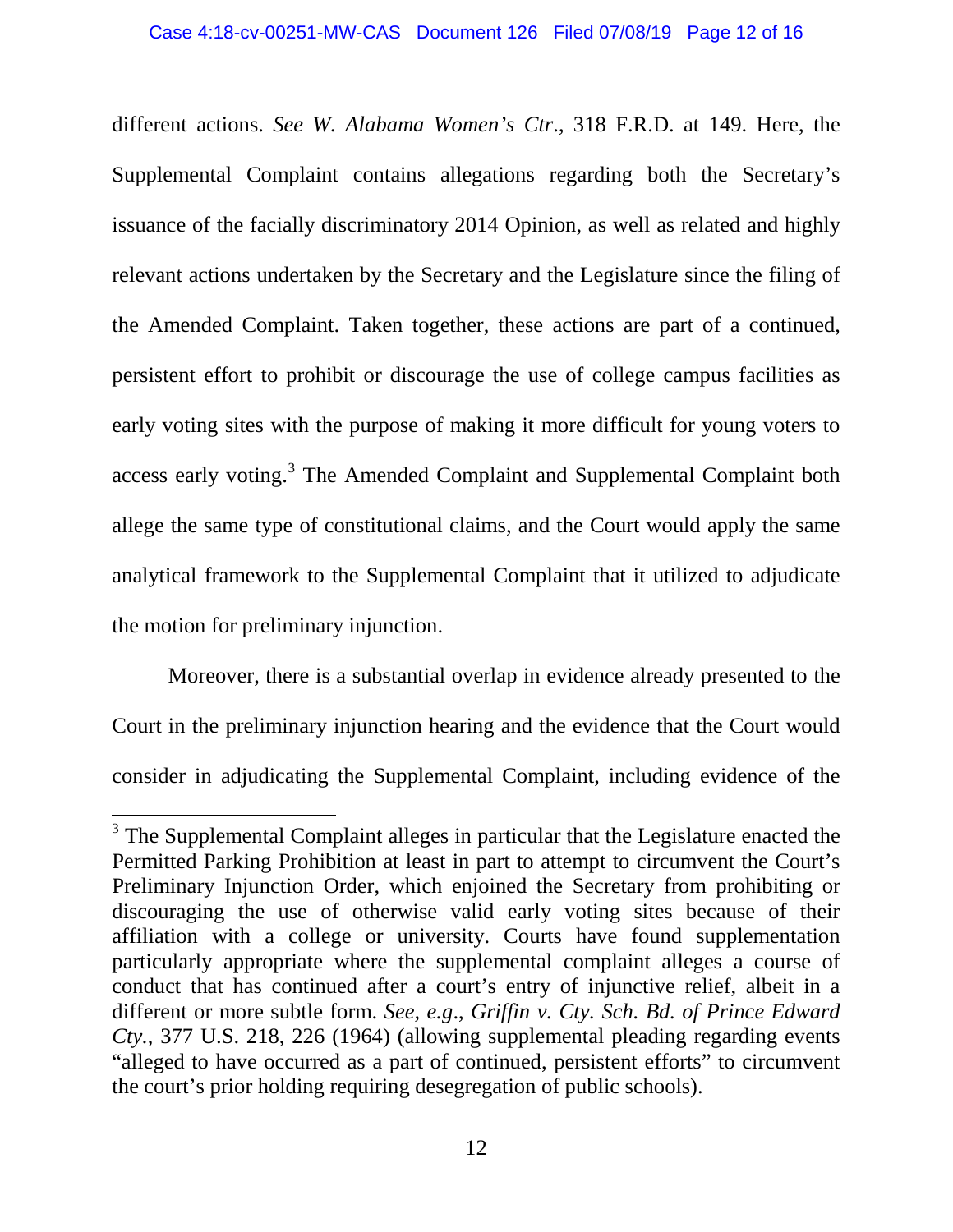burdens and impact of discriminatory early voting rules upon young voters, and evidence of the weak and pretextual justifications advanced by the Secretary (and now, the Legislature) for the prohibition or discouragement of campus facilities as early voting sites. The current posture of the litigation also supports supplementation. *See W. Alabama Women's Ctr.* v, 318 F.R.D. at 150. The parties have not yet engaged in discovery, which was suspended after the Court issued its Preliminary Injunction Order so that the Secretary could focus on the 2018 election and so the parties could explore settlement possibilities. Then, Plaintiffs moved for summary judgment, arguing—before the Legislature amended the Early Voting Statute to add the Permitted Parking Prohibition—that the Court could issue a final judgment on the extensive record submitted at the preliminary injunction stage. As Plaintiffs recently explained in their motion to continue the hearing on their summary judgment motion, the Legislature's actions significantly alter the landscape, making summary judgment, at least in full, likely premature at this stage. *See* ECF No. 122, at 6. But in any event, conducting discovery on the related claims set forth in the Supplemental Complaint would also have the benefit of addressing any concern the Court may still have regarding the development of the factual record in this action even as it relates to Plaintiffs' original claims. *See, e.g*., Order, ECF No. 111, at 11-13.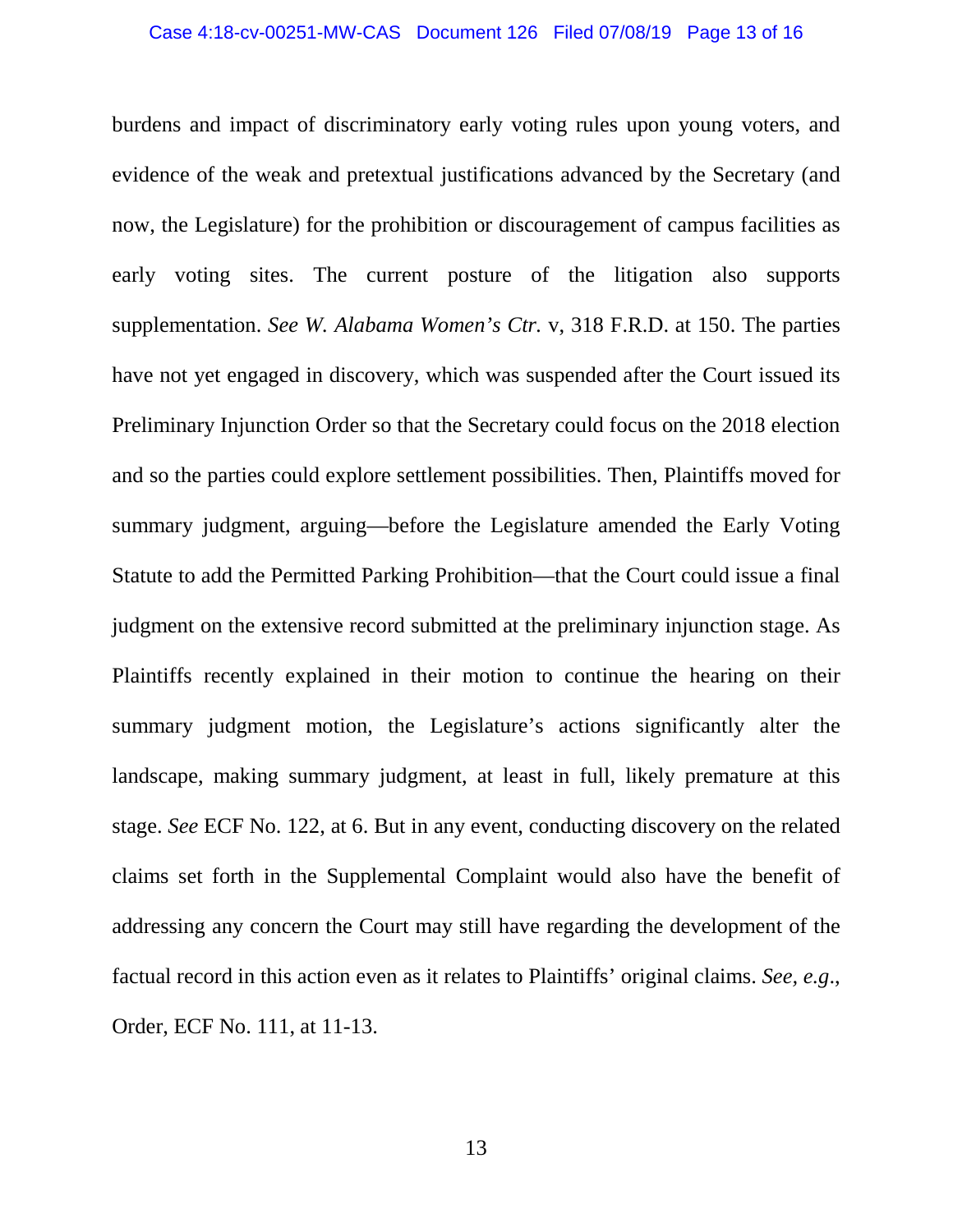Finally, the Secretary will suffer no prejudice from supplementation. Plaintiffs have moved expeditiously to supplement the Amended Complaint and in accordance with this Court's deadline, putting the Secretary on notice of the basis of its new allegations even before SB 7066 was signed into law, and moving to supplement within days of the Governor's signature. Nor will permitting supplementation cause undue delay; indeed, compared to the alternative of filing a new action, supplementation is likely to result in a faster resolution of the disputes between the parties. Moreover, the Secretary has already taken the position that discovery would be necessary if Plaintiffs' motion for summary judgment were denied. *See* Joint Status Report, ECF No. 125, at 2. Given that the Secretary is already prepared to conduct discovery on the allegations in the Amended Complaint, the Secretary cannot claim to be substantially prejudiced by conducting discovery on the largely overlapping factual issues raised by the Supplemental Complaint.

### **CONCLUSION**

For the foregoing reasons, Plaintiffs respectfully request the Court's leave to file their Supplemental Complaint. In the event that the Court grants Plaintiffs' motion, Plaintiffs further respectfully request a status and scheduling conference with the Court at its earliest convenience to discuss amending the current

14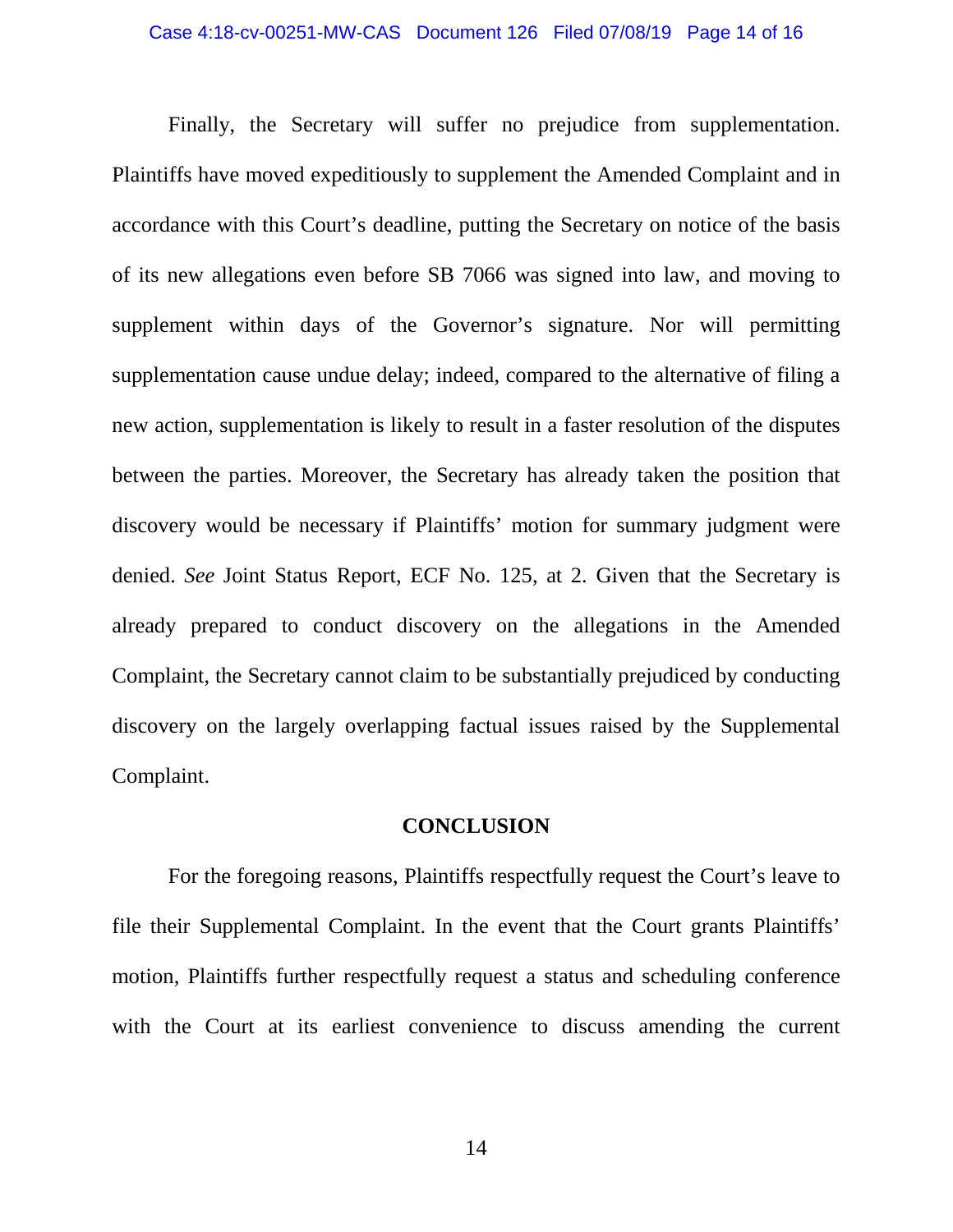scheduling order in light of the new developments set forth in the Supplemental Complaint.

## **CERTIFICATE OF COMPLIANCE WITH LOCAL RULES**

The undersigned certifies that this Motion complies with the size, font, and formatting requirements of Local Rule 5.1(C), and it contains 3,163 words, within the requirements of Local Rule 7.1(F).

The undersigned further certifies that, pursuant to Local Rule 7.1(B), he conferred with counsel for the Secretary, Mohammed Jazil, who has notified undersigned counsel that the Secretary opposes the relief sought in this Motion. Dated: July 8, 2019.

Respectfully submitted,

/s/ Frederick S. Wermuth Frederick S. Wermuth Florida Bar No.: 0184111 KING, BLACKWELL, ZEHNDER & WERMUTH, P.A. P.O. Box 1631 Orlando, FL 32802-1631 Telephone: (407) 422-2472 Facsimile: (407) 648-0161 fwermuth@kbzwlaw.com

Marc E. Elias Elisabeth C. Frost\* Amanda Callais\* Jacki L. Anderson\* John M. Geise\* Alexi M. Velez\* PERKINS COIE LLP